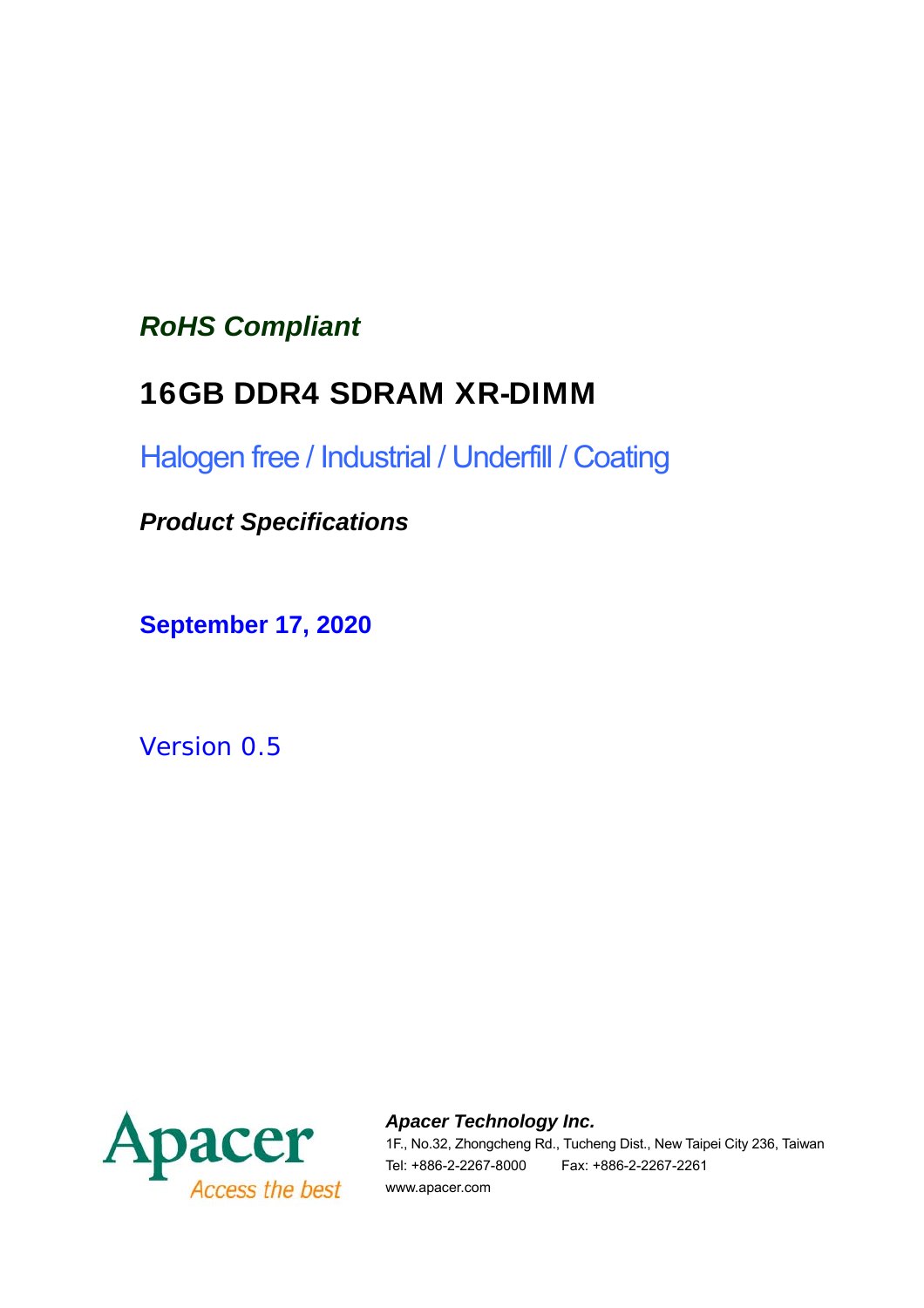

### **Table of Contents**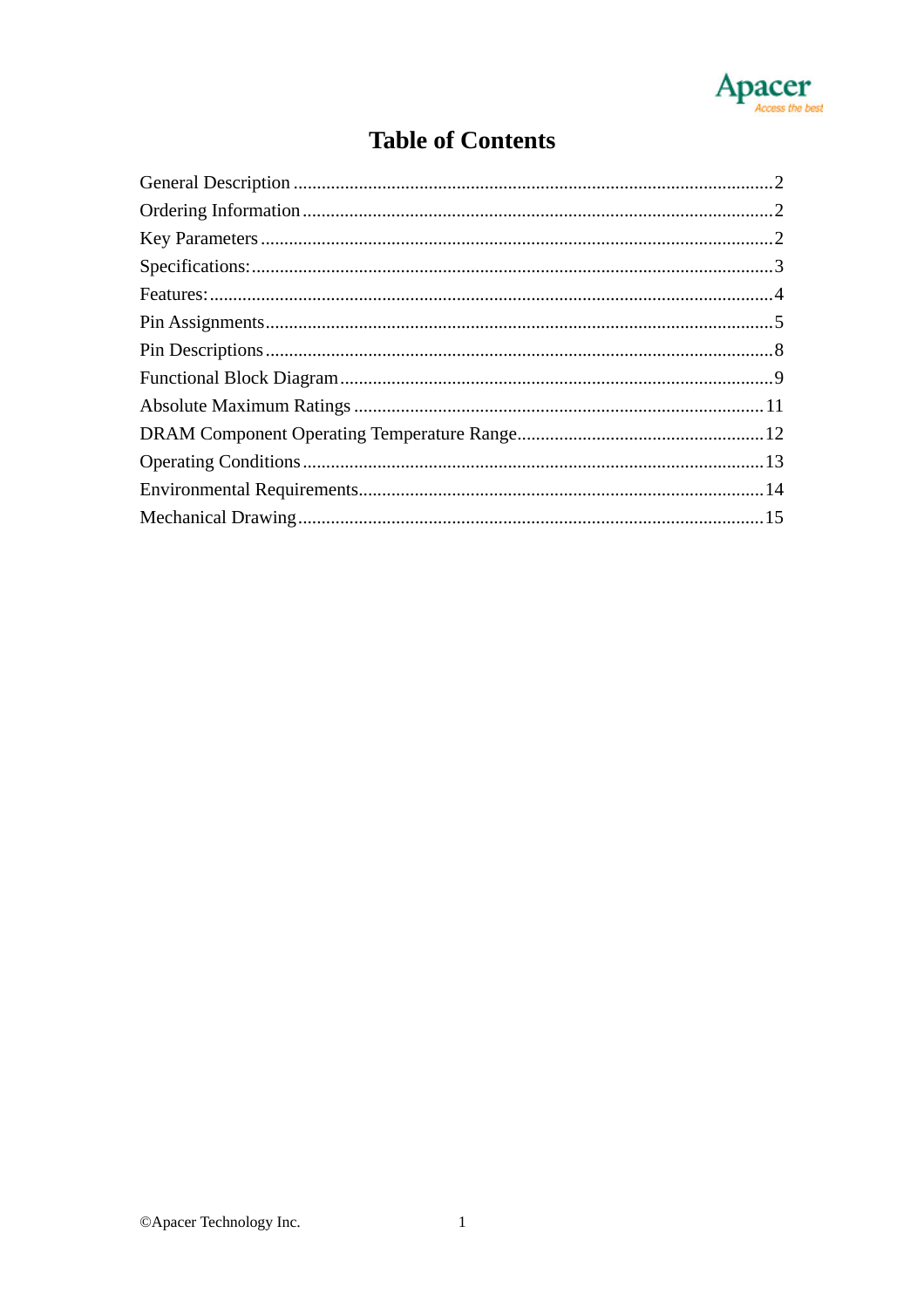

### General Description

Apacer **DD2.22260S.001** is a 2048M x 64 DDR4 SDRAM (Synchronous DRAM) XR-DIMM. This high-density memory module consists of 16 pieces 1024M x 8 bits DDR4 synchronous DRAMs in FBGA packages and a 4K Bits EEPROM. The module is a 300-pins dual in-line memory module and is intended for mounting into a connector socket. The following provides general specifications of this module.

### Ordering Information

| <b>Part Number</b> | <b>Bandwidth</b> | <b>Speed Grade</b> | <b>Max Frequency</b> | <b>CAS Latency</b> |
|--------------------|------------------|--------------------|----------------------|--------------------|
| DD2.22260S.001     | 19.2 GB/sec      | 2400 Mbps          | 1200 MHz             | CL <sub>17</sub>   |

| <b>Density</b> | <b>Organization</b> | Component   | Rank |
|----------------|---------------------|-------------|------|
| 16GB           | 2048M x 64          | 1024M x8*16 |      |

### Key Parameters

| MT/s        | <b>DDR4-1866</b> | <b>DDR4-2133</b> | <b>DDR4-2400</b> |      |
|-------------|------------------|------------------|------------------|------|
| Grade       | $-CL13$          | $-CL15$          | $-CL17$          | Unit |
| $tCK$ (min) | 1.07             | 0.93             | 0.83             | ns   |
| CAS latency | 13               | 15               | 17               | tCK  |
| tRCD (min)  | 13.92            | 14.06            | 14.16            | ns   |
| $tRP$ (min) | 13.92            | 14.06            | 14.16            | ns   |
| tRAS (min)  | 34               | 33               | 32               | ns   |
| $tRC$ (min) | 47.92            | 47.05            | 46.16            | ns   |
| CL-tRCD-tRP | $13 - 13 - 13$   | $15 - 15 - 15$   | $17 - 17 - 17$   | tCK  |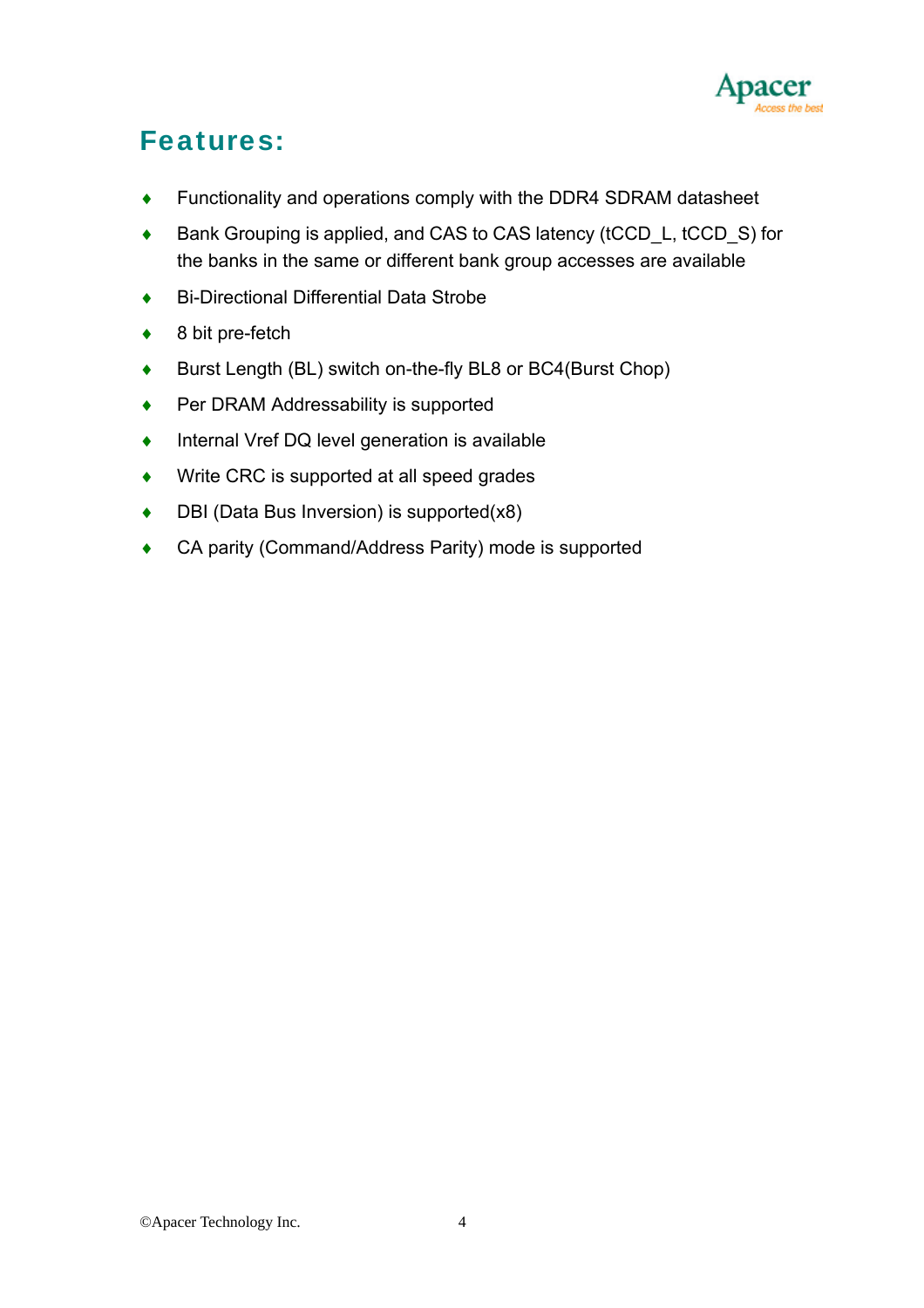# Apacer

# Pin Assignments

| Pin              | Pin          | Pin            | Pin             | Pin | Pin             | Pin            | Pin             |
|------------------|--------------|----------------|-----------------|-----|-----------------|----------------|-----------------|
| No.              | name-Front   | No.            | name-Back       | No. | name-Front      | No.            | name-Back       |
| $\mathbf{1}$     | <b>NC</b>    | $\overline{2}$ | <b>NC</b>       | 3   | <b>NC</b>       | $\overline{4}$ | <b>NC</b>       |
| 5                | <b>NC</b>    | 6              | <b>NC</b>       | 7   | <b>NC</b>       | 8              | <b>NC</b>       |
| $\boldsymbol{9}$ | <b>NC</b>    | 10             | <b>NC</b>       | 11  | <b>NC</b>       | 12             | <b>NC</b>       |
| 13               | <b>NC</b>    | 14             | <b>NC</b>       | 15  | <b>NC</b>       | 16             | NC              |
| 17               | <b>NC</b>    | 18             | NC              | 19  | <b>NC</b>       | 20             | <b>NC</b>       |
| 21               | <b>VSS</b>   | 22             | <b>VSS</b>      | 23  | DQ4             | 24             | DQ <sub>5</sub> |
| 25               | <b>VSS</b>   | 26             | <b>VSS</b>      | 27  | DQ0             | 28             | DQ1             |
| 29               | <b>VSS</b>   | 30             | <b>VSS</b>      | 31  | DM0_N/DMI0_N    | 32             | DQS0_C          |
| 33               | <b>VSS</b>   | 34             | DQS0_T          | 35  | DQ6             | 36             | <b>VSS</b>      |
| 37               | <b>VSS</b>   | 38             | DQ7             | 39  | DQ <sub>2</sub> | 40             | <b>VSS</b>      |
| 41               | <b>VSS</b>   | 42             | DQ3             | 43  | <b>DQ12</b>     | 44             | <b>VSS</b>      |
| 45               | <b>VSS</b>   | 46             | <b>DQ13</b>     | 47  | DQ8             | 48             | <b>VSS</b>      |
| 49               | <b>VSS</b>   | 50             | DQ <sub>9</sub> | 51  | DQS1_C          | 52             | <b>VSS</b>      |
| 53               | DQS1_T       | 54             | DM1_N/DBI1_N    | 55  | <b>VSS</b>      | 56             | <b>VSS</b>      |
| 57               | <b>DQ14</b>  | 58             | <b>DQ15</b>     | 59  | <b>VSS</b>      | 60             | <b>VSS</b>      |
| 61               | <b>DQ11</b>  | 62             | DQ10            | 63  | <b>VSS</b>      | 64             | <b>VSS</b>      |
| 65               | DQ20         | 66             | DQ21            | 67  | <b>VSS</b>      | 68             | <b>VSS</b>      |
| 69               | DQ16         | 70             | <b>DQ17</b>     | 71  | <b>VSS</b>      | 72             | <b>VSS</b>      |
| 73               | DM2_N/DBI2_N | 74             | DQS2_C          | 75  | <b>VSS</b>      | 76             | DQS2_t          |
| 77               | <b>DQ22</b>  | 78             | <b>VSS</b>      | 79  | <b>VSS</b>      | 80             | DQ23            |
| 81               | DQ18         | 82             | <b>VSS</b>      | 83  | VSS             | 84             | DQ19            |
| 85               | DQ28         | 86             | <b>VSS</b>      | 87  | <b>VSS</b>      | 88             | DQ29            |
| 89               | DQ24         | 90             | <b>VSS</b>      | 91  | <b>VSS</b>      | 92             | DQ25            |
| 93               | DQS3_C       | 94             | <b>VSS</b>      | 95  | DQS3_T          | 96             | DM3_N/DBI3_N    |
| 97               | <b>VSS</b>   | 98             | <b>VSS</b>      | 99  | DQ31            | 100            | DQ30            |
| 101              | <b>VSS</b>   | 102            | <b>VSS</b>      | 103 | <b>DQ27</b>     | 104            | DQ26            |
| 105              | <b>VSS</b>   | 106            | <b>VSS</b>      | 107 | CB4             | 108            | CB <sub>5</sub> |
| 109              | <b>VSS</b>   | 110            | <b>VSS</b>      | 111 | CB <sub>0</sub> | 112            | CB1             |
| 113              | <b>VSS</b>   | 114            | <b>VSS</b>      | 115 | DM8_N/DBI8_N    | 116            | DQS8_C          |
| 117              | <b>VSS</b>   | 118            | DQS8_T          | 119 | CB <sub>6</sub> | 120            | <b>VSS</b>      |

©Apacer Technology Inc. 5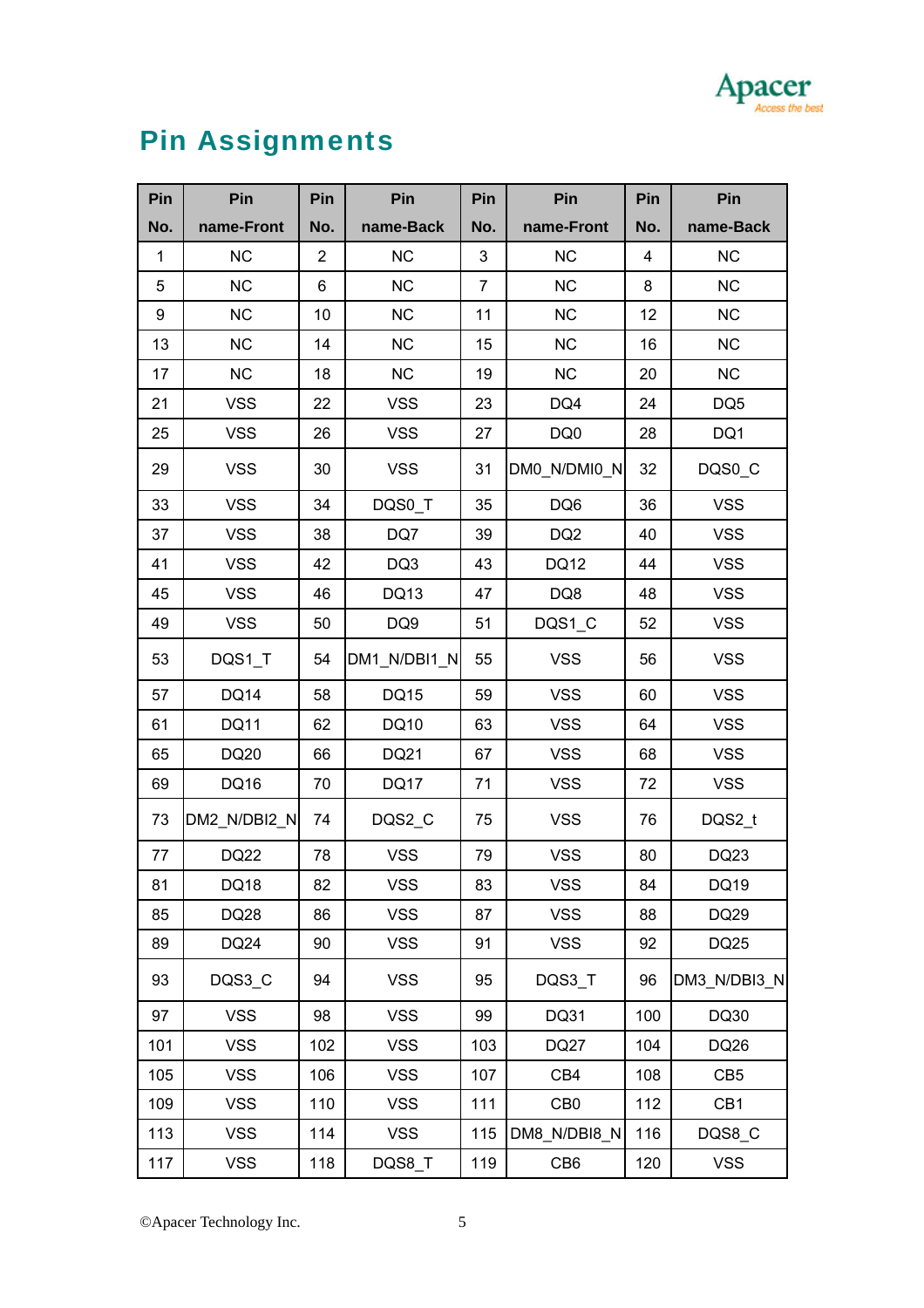| ADAC<br>G |
|-----------|
|           |

| Pin | Pin                | Pin | Pin                 | Pin | Pin            | Pin | Pin               |
|-----|--------------------|-----|---------------------|-----|----------------|-----|-------------------|
| No. | name-Front         | No. | name-Back           | No. | name-Front     | No. | name-Back         |
| 121 | <b>VSS</b>         | 122 | CB <sub>2</sub>     | 123 | CB7            | 124 | <b>VSS</b>        |
| 125 | <b>VSS</b>         | 126 | CB <sub>3</sub>     | 127 | RESET_N        | 128 | <b>VSS</b>        |
| 129 | CKE1               | 130 | CKE0                | 131 | <b>VDD</b>     | 132 | <b>VDD</b>        |
| 133 | ACT_N              | 134 | BG1                 | 135 | ALERT_N        | 136 | BG <sub>0</sub>   |
| 137 | <b>VDD</b>         | 138 | <b>VDD</b>          | 139 | A11            | 140 | A12               |
| 141 | A7                 | 142 | A <sub>9</sub>      | 143 | <b>VDD</b>     | 144 | <b>VDD</b>        |
| 145 | A <sub>5</sub>     | 146 | A <sub>8</sub>      | 147 | A4             | 148 | A <sub>6</sub>    |
| 149 | <b>VDD</b>         | 150 | <b>VDD</b>          | 151 | A2             | 152 | A3                |
| 153 | EVENT_N            | 154 | A1                  | 155 | <b>VDD</b>     | 156 | <b>VDD</b>        |
| 157 | CK <sub>1</sub> _T | 158 | CK0_T               | 159 | $CK1_C$        | 160 | CK <sub>0</sub> C |
| 161 | <b>VDD</b>         | 162 | <b>VDD</b>          | 163 | A <sub>0</sub> | 164 | <b>PARITY</b>     |
| 165 | A10/AP             | 166 | BA1                 | 167 | <b>VDD</b>     | 168 | <b>VDD</b>        |
| 169 | BA0                | 170 | CS0_N               | 171 | RAS N/A16      | 172 | WE_N/A14          |
| 173 | <b>VDD</b>         | 174 | <b>VDD</b>          | 175 | CAS_N/A15      | 176 | ODT <sub>0</sub>  |
| 177 | A13                | 178 | $CS1$ <sub>_N</sub> | 179 | <b>VDD</b>     | 180 | VDD               |
| 181 | C0/CS2_N           | 182 | ODT1                | 183 | <b>VREFCA</b>  | 184 | <b>VDD</b>        |
| 185 | SA <sub>2</sub>    | 186 | C1/CS3_N            | 187 | <b>VSS</b>     | 188 | <b>VSS</b>        |
| 189 | DQ36               | 190 | <b>DQ37</b>         | 191 | <b>VSS</b>     | 192 | <b>VSS</b>        |
| 193 | DQ32               | 194 | DQ33                | 195 | <b>VSS</b>     | 196 | <b>VSS</b>        |
| 197 | DM4_N/DBI4_N       | 198 | DQS4_C              | 199 | <b>VSS</b>     | 200 | DQS4_T            |
| 201 | DQ39               | 202 | <b>VSS</b>          | 203 | <b>VSS</b>     | 204 | <b>DQ38</b>       |
| 205 | DQ35               | 206 | <b>VSS</b>          | 207 | <b>VSS</b>     | 208 | <b>DQ34</b>       |
| 209 | <b>DQ45</b>        | 210 | <b>VSS</b>          | 211 | <b>VSS</b>     | 212 | <b>DQ44</b>       |
| 213 | DQ41               | 214 | <b>VSS</b>          | 215 | <b>VSS</b>     | 216 | DQ40              |
| 217 | DQS5_C             | 218 | <b>VSS</b>          | 219 | DQS5_T         | 220 | DM5_N/DBI5_N      |
| 221 | <b>VSS</b>         | 222 | <b>VSS</b>          | 223 | <b>DQ47</b>    | 224 | DQ46              |
| 225 | <b>VSS</b>         | 226 | <b>VSS</b>          | 227 | DQ43           | 228 | DQ42              |
| 229 | <b>VSS</b>         | 230 | <b>VSS</b>          | 231 | <b>DQ53</b>    | 232 | <b>DQ52</b>       |
| 233 | <b>VSS</b>         | 234 | <b>VSS</b>          | 235 | DQ48           | 236 | DQ49              |
| 237 | <b>VSS</b>         | 238 | <b>VSS</b>          | 239 | DM6_N/DBI6_N   | 240 | DQS6_C            |
| 241 | <b>VSS</b>         | 242 | DQS6_T              | 243 | <b>DQ54</b>    | 244 | <b>VSS</b>        |
| 245 | <b>VSS</b>         | 246 | <b>DQ55</b>         | 247 | <b>DQ50</b>    | 248 | <b>VSS</b>        |
| 249 | <b>VSS</b>         | 250 | <b>DQ51</b>         | 251 | DQ60           | 252 | <b>VSS</b>        |

©Apacer Technology Inc. 6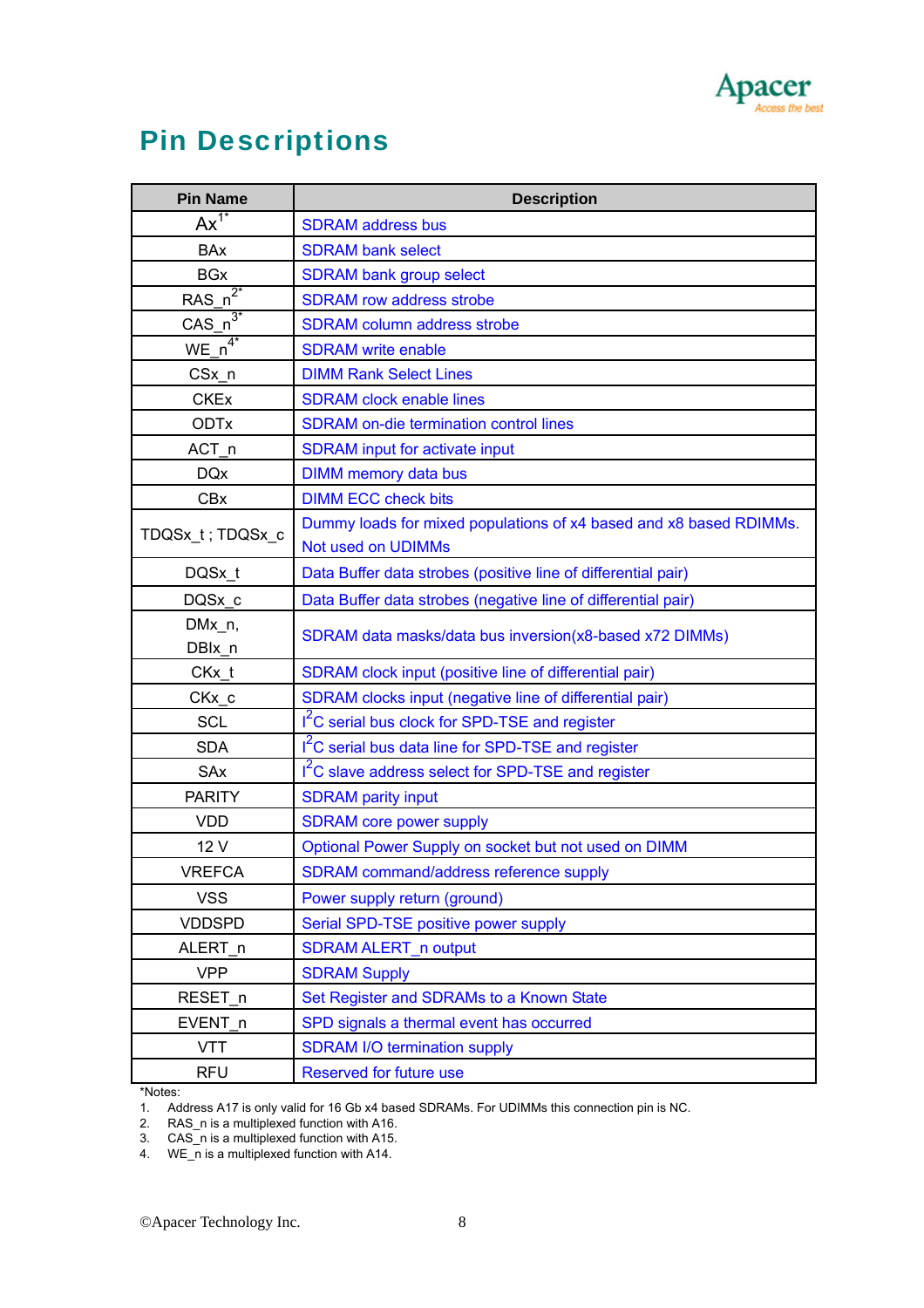

### Functional Block Diagram

Part 1 of 2





1. DQ-to-I/O wiring is shown as recommended but may be changed.

- 2. Unless otherwise noted, resistor values are 15  $\Omega$  ± 5%.
- 3. See the Net Structure diagrams for all resistors associated with the command, address and control bus.

4. ZQ resistors are 240  $\Omega$  ± 1%. For all other resistor values refer to the appropriate wiring diagram.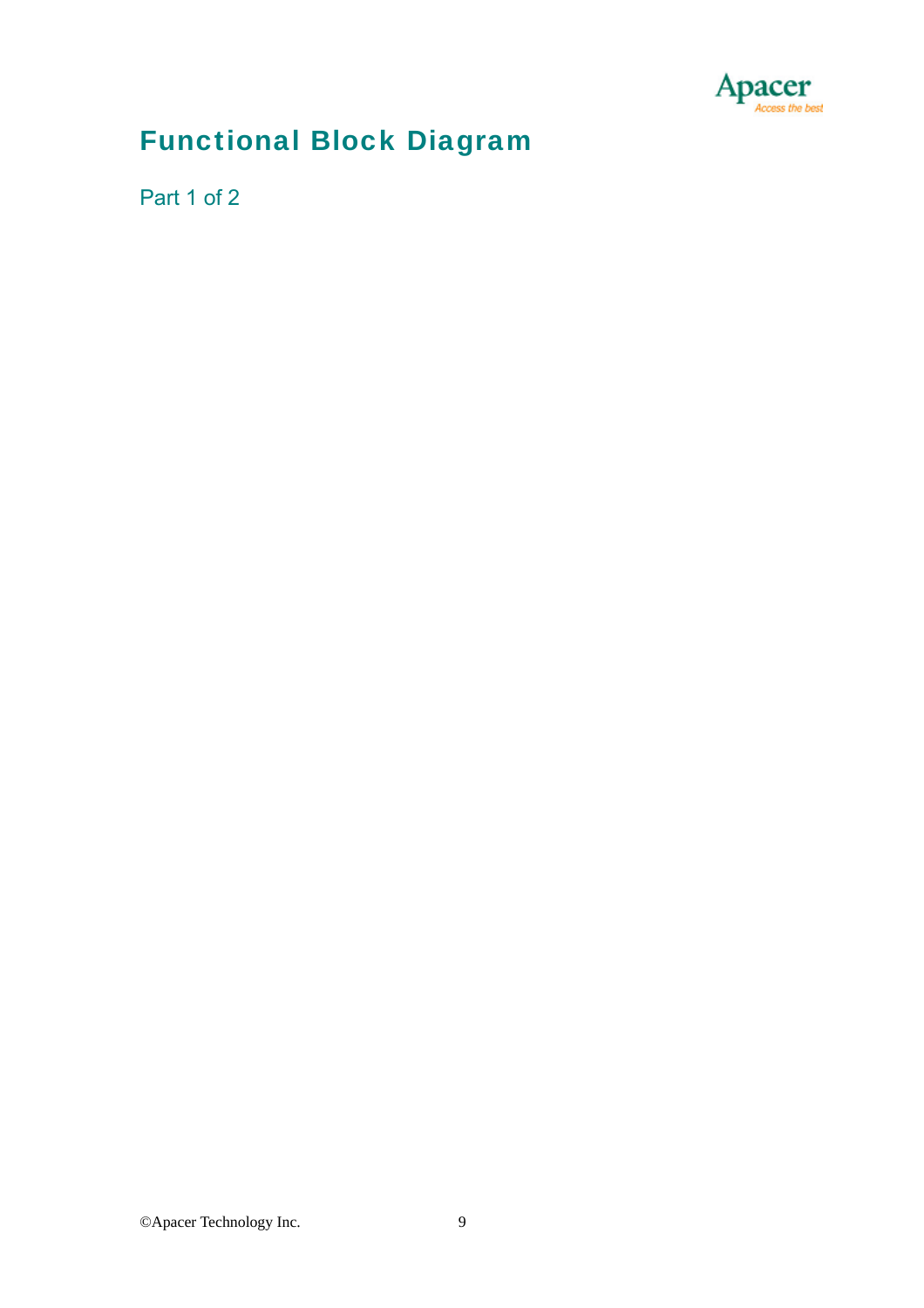

#### Part 2 of 2

| $CKE0 \longrightarrow \text{CKE: SDRAMs U1.U2.U5-U10}$            | Parity: SDRAMs $U1, U2, U5-U12, U14-U19$                 |
|-------------------------------------------------------------------|----------------------------------------------------------|
| CKE1 - CKE: SDRAMs U11, U12, U14-U19                              | ALERT n - > ALERT n: SDRAMs U1, U2, U5-U12, U14-U19      |
| ODTO - ODT: SDRAMs U1,U2,U5-U10                                   | CK0 t $\longrightarrow$ CK t: SDRAMs U1, U2, U5-U10      |
| ODT1 - ODT: SDRAMs U11, U12, U14-U19                              | CKO c $\longrightarrow$ CK c: SDRAMs U1.U2.U5-U10        |
| BA[1:0] BA[1:0]: SDRAMs U1, U2, U5-U12, U14-U19                   |                                                          |
| BG[1:0] - BG[1:0]: SDRAMs U1, U2, U5-U12, U14-U19                 | CK1 $t \longrightarrow CK$ t: SDRAMs U11, U12, U14-U19   |
| A[16:0] - A[16:0]: SDRAMs U1, U2, U5-U12, U14-U19                 | $CK1$ c $\longrightarrow$ CK c: SDRAMs U11, U12, U14-U19 |
| RESET n $\longrightarrow$ RESET n: SDRAMs U1, U2, U5-U12, U14-U19 | $C[1:0]$ $\longrightarrow$ $C[1:0]$ : SDRAMs NC          |





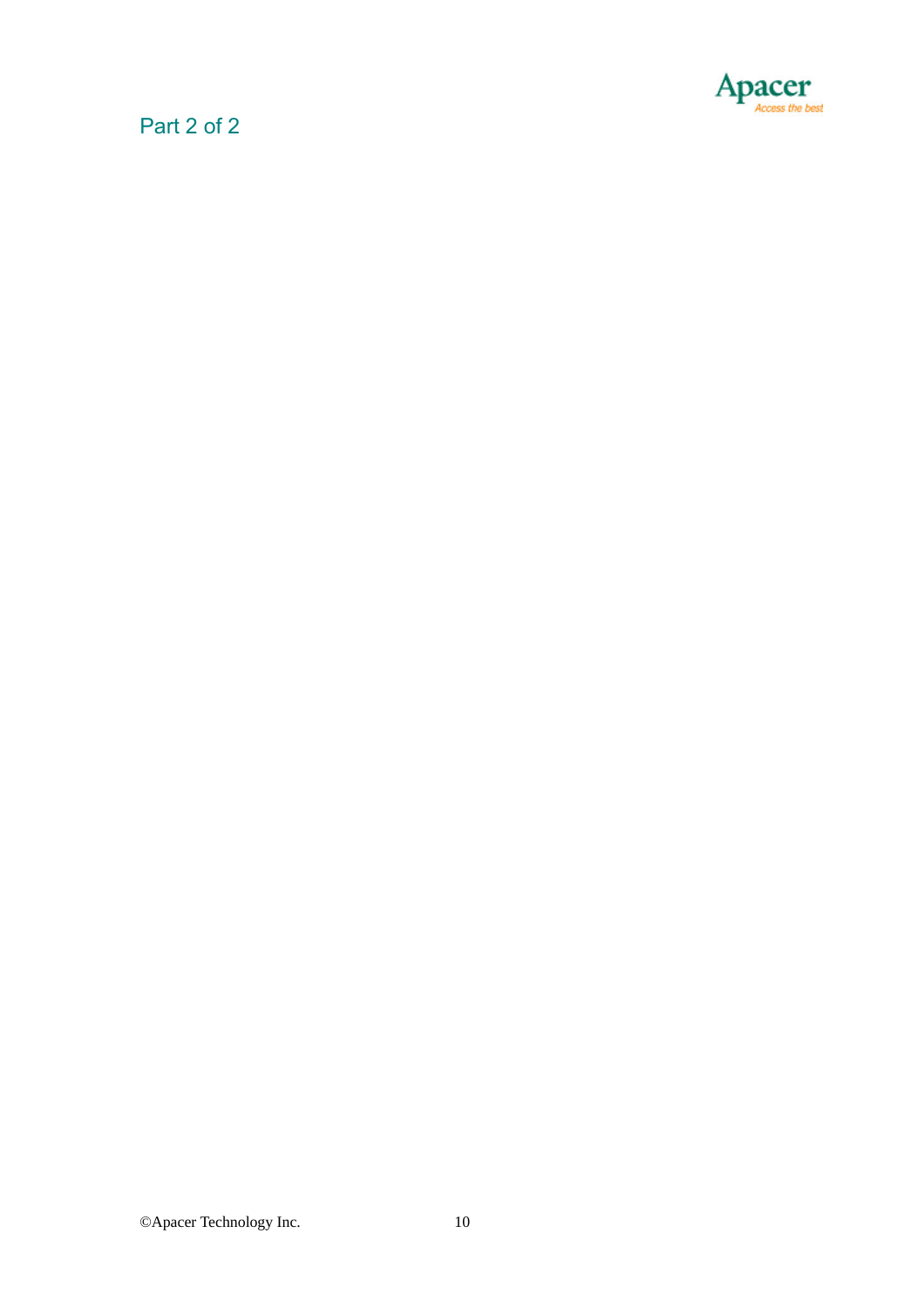

### Absolute Maximum Ratings

| <b>Parameter</b>                    | <b>Symbol</b>               | <b>Description</b>  | <b>Units</b> | <b>Notes</b> |
|-------------------------------------|-----------------------------|---------------------|--------------|--------------|
| Voltage on VDD pin relative to Vss  | $\mathsf{V}_{\mathsf{DD}}$  | $-0.3 V \sim 1.5 V$ | v            | 1,2          |
| Voltage on VDDQ pin relative to Vss | $\mathsf{V}_{\mathsf{DDQ}}$ | $-0.3 V \sim 1.5 V$ | v            | 1,2          |
| Voltage on VPP pin relative to Vss  | $V_{PP}$                    | $-0.3 V \sim 3.0 V$ | V            | 3            |
| Voltage on any pin relative to Vss  | $V_{IN}$ , $V_{OUT}$        | $-0.3 V \sim 1.5 V$ | V            | 1,2          |

Notes:

- 1. Stresses greater than those listed under "Absolute Maximum Ratings" may cause permanent damage to the device. This is a stress rating only and functional operation of the device at these or any other conditions above those indicated in the operational sections of this specification is not implied. Exposure to absolute maximum rating conditions for extended periods may affect reliability.
- 2. VDD and VDDQ must be within 300 mV of each other at all times; and VREFCA must be not greater than 0.6 x VDDQ, When VDD and VDDQ are less than 500 mV; VREF may be equal to or less than 300 mV
- 3. VPP must be equal or greater than VDD/VDDQ at all times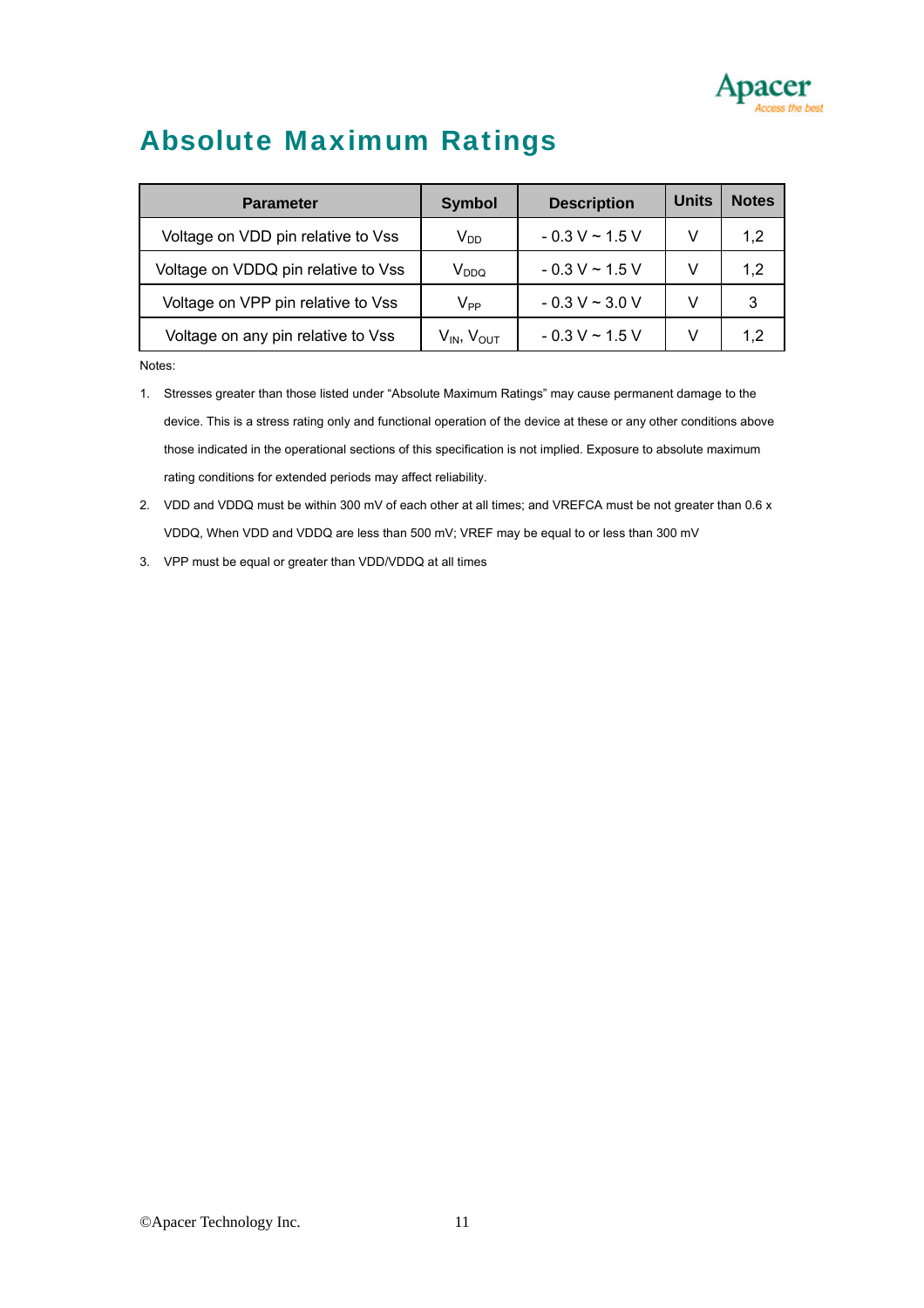### DRAM Component Operating Temperature Range

| Symbol | Parameter                          | Rating    | <b>Units</b> | <b>Notes</b> |
|--------|------------------------------------|-----------|--------------|--------------|
| Toper  | <b>Operating Temperature Range</b> | -40 to 95 | ∽            |              |

Notes:

- 1. Operating Temperature TOPER is the case surface temperature on the center/top side of the DRAM. For measurement conditions, please refer to the JEDEC document JESD51-2.
- 2. The Normal Temperature Range specifies the temperatures where all DRAM specifications will be supported. During operation, the DRAM case temperature must be maintained between -40°C~95°C under all operating conditions.

#### **Industrial Temperature:**

The industrial temperature device requires that the case temperature not exceed –40°C or +95°C. JEDEC specifications require the refresh rate to double when TC exceeds+85°C; this also requires use of the high-temperature self refresh option.

- MAX operating case temperature. TC is measured in the center of the package.
- A thermal solution must be designed to ensure the DRAM device does not exceed the maximum TC during operation.
- Device functionality is not guaranteed if the DRAM device exceeds the maximum TC during operation.
- If TC exceeds +85°C, the DRAM must be refreshed externally at 2X refresh, which is a 3.9µs interval refresh rate.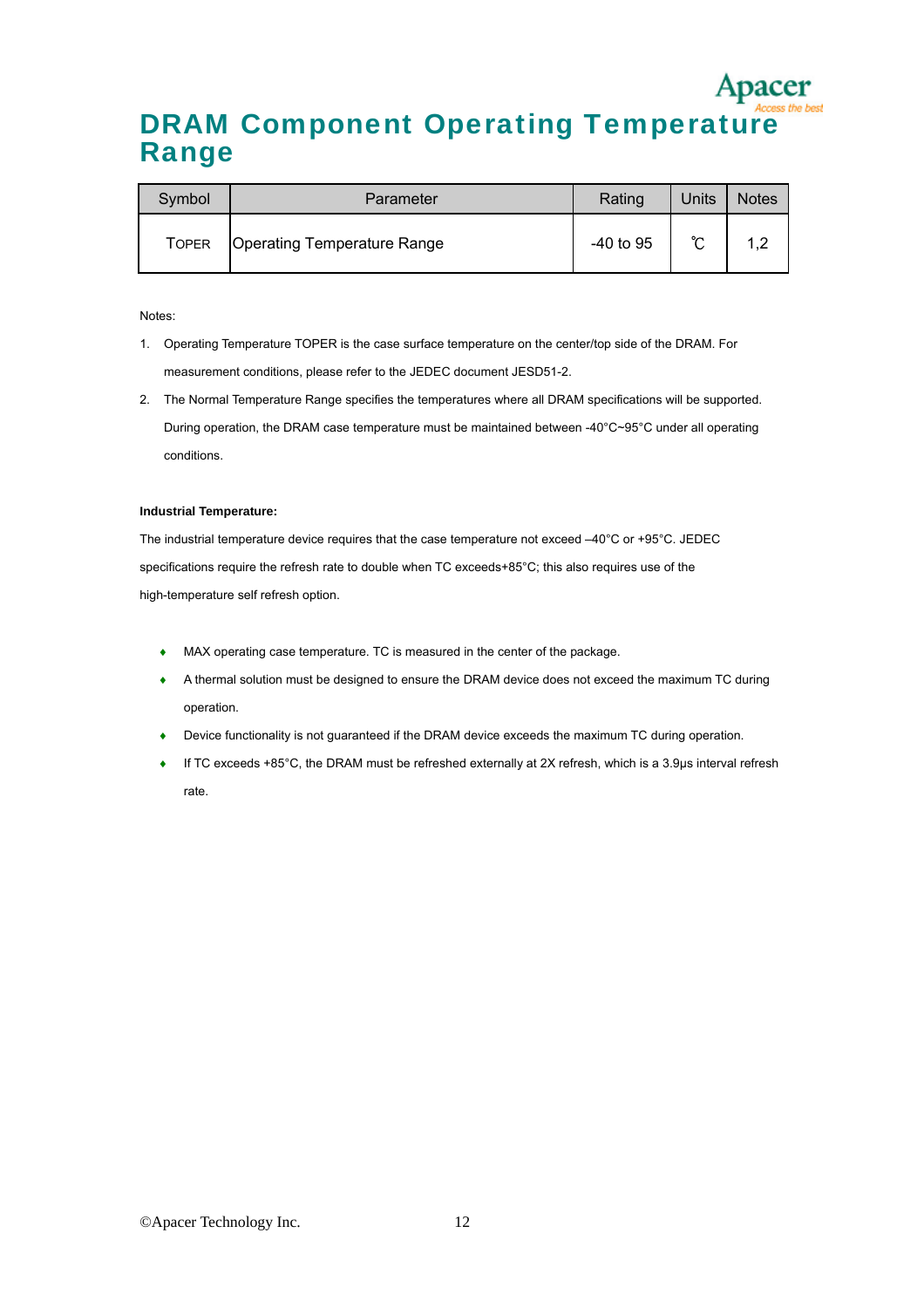

### Operating Conditions

|               | <b>Parameter</b>                 |       | Rating | <b>Units</b> | <b>Notes</b> |       |
|---------------|----------------------------------|-------|--------|--------------|--------------|-------|
| <b>Symbol</b> |                                  | Min.  | Typ.   | Max.         |              |       |
| VDD           | <b>Supply Voltage</b>            | 1.14  | 1.2    | 1.26         | v            | 1,2,3 |
| VDDQ          | Supply Voltage for Output        | 1.14  | 1.2    | 1.26         | V            | 1,2,3 |
| VPP           | <b>Activation Supply Voltage</b> | 2.375 | 2.5    | 2.75         | V            | 3     |

#### Recommended DC Operating Conditions – DDR4 (1.2V) operation

Notes:

- 1. Under all conditions VDDQ must be less than or equal to VDD..
- 2. VDDQ tracks with VDD. AC parameters are measured with VDD and VDDQ tied together.
- 3. DC bandwidth is limited to 20MHz.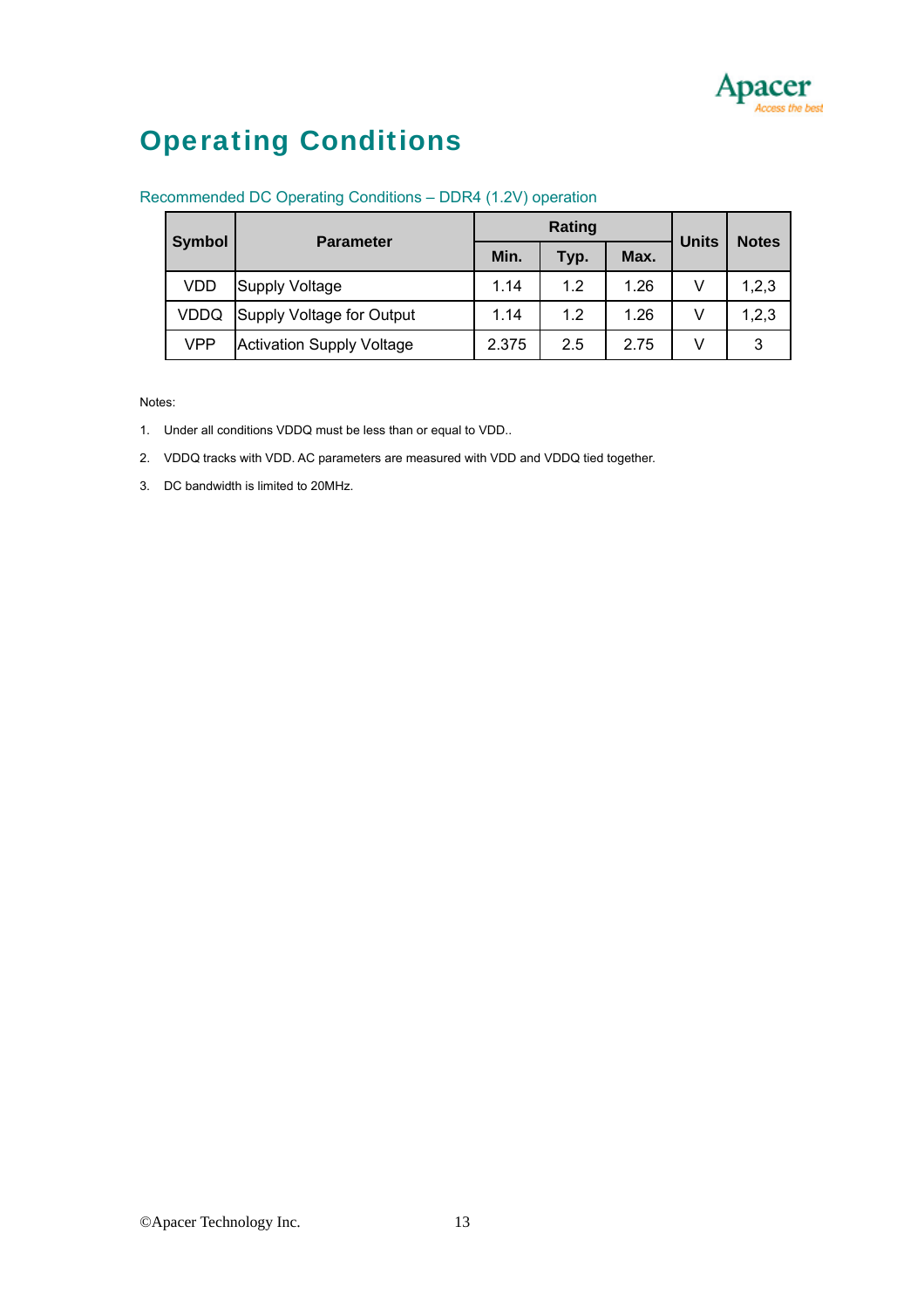

## Environmental Requirements

| Symbol      | <b>Parameter</b>                          | Rating          | <b>Units</b> | <b>Notes</b> |
|-------------|-------------------------------------------|-----------------|--------------|--------------|
| <b>HOPR</b> | <b>Operating Humidity (relative)</b>      | 10 to 90        | $\%$         |              |
| <b>TSTG</b> | Storage Temperature                       | $-50$ to $+100$ | $^{\circ}C$  |              |
| <b>HSTG</b> | Storage Humidity (without condensation)   | 5 to 95         | $\%$         |              |
| <b>PBAR</b> | Barometric Pressure (operating & storage) | 105 to 69       | kPa          | 1.2          |

Notes:

- 1. Stresses greater than those listed may cause permanent damage to the device. This is a stress rating only. and device functional operation at or above the conditions indicated is not implied. Exposure to absolute maximum rating conditions for extended periods may affect reliability.
- 2. Up to 9850 ft.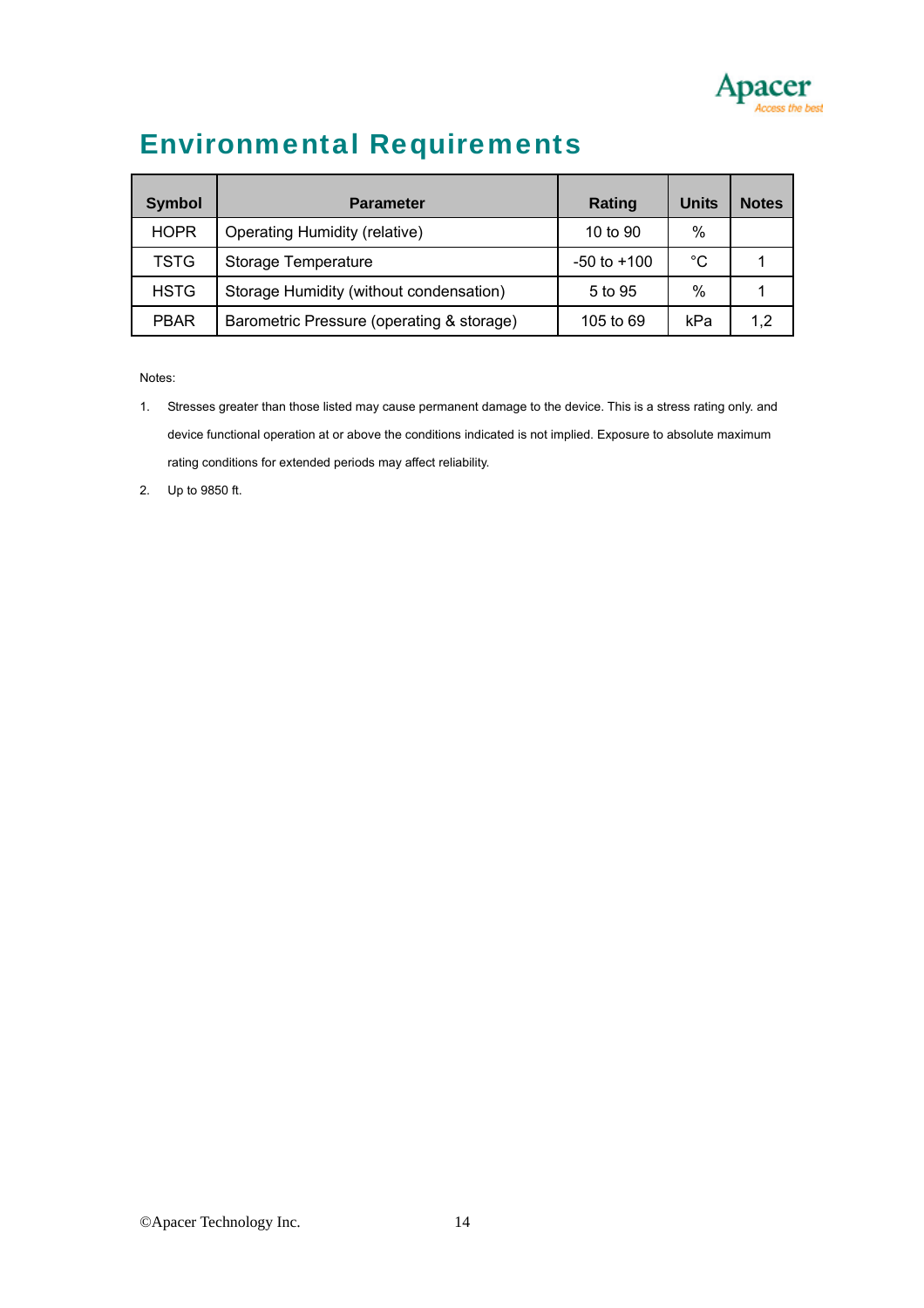



**Connector on Memory Module (BSH-150-01-L-D-A)** 



©Apacer Technology Inc. 15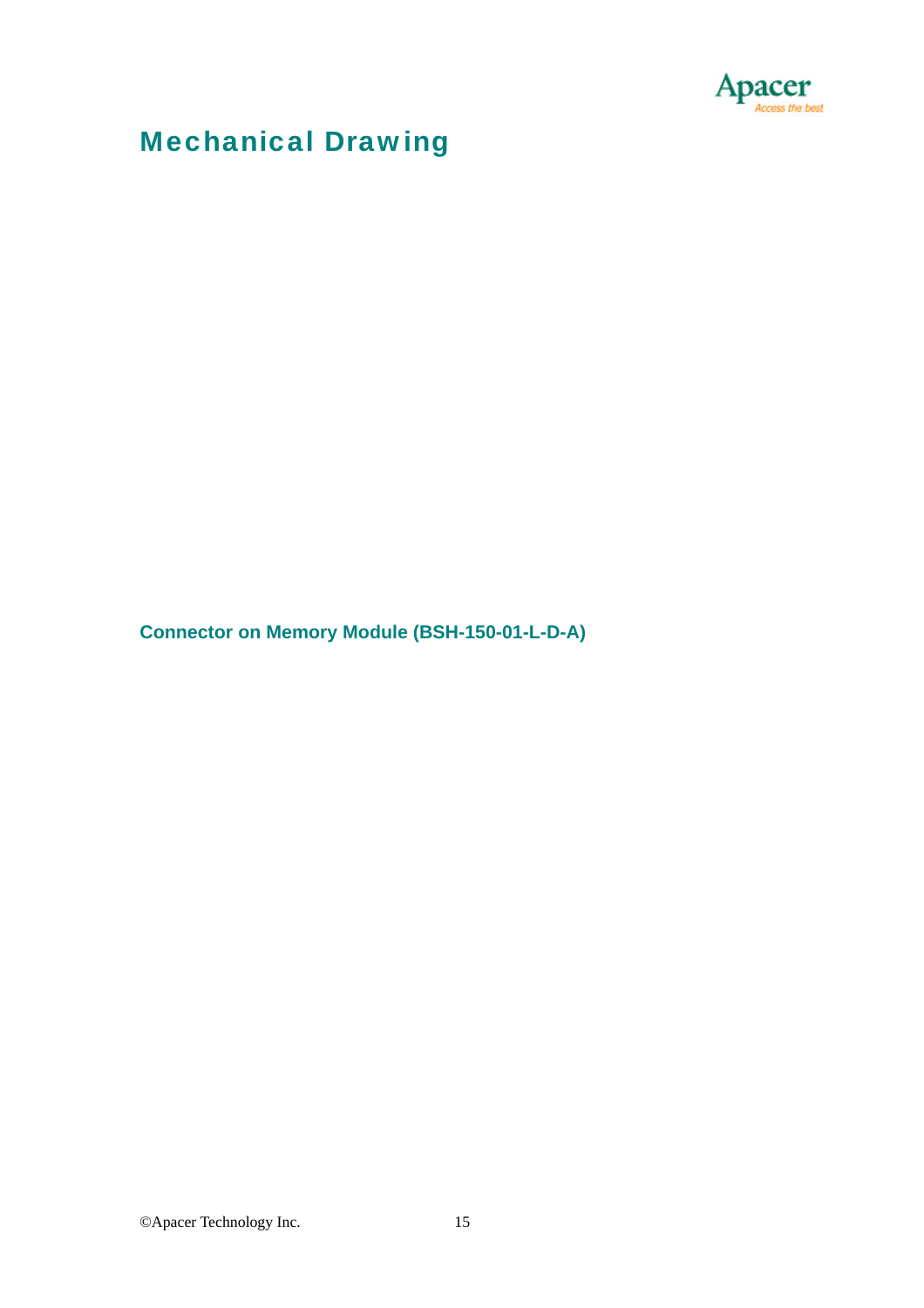

## Revision History

| Revisionl | <b>Date</b> | <b>Description</b>                                            | <b>IRemark</b> |
|-----------|-------------|---------------------------------------------------------------|----------------|
| 0.1       | 5/5/2014    | Initial release                                               |                |
| 0.2       | 11/2/2015   | Updated VDDSPD                                                |                |
| 0.3       |             | 03/15/2017 Add Environmental Requirements                     |                |
| 0.4       |             | 09/04/2017 Remove TOPR (Operating Temperature (ambient))      |                |
| 0.5       |             | 07/23/2020 Updated DRAM Component Operating Temperature Range |                |